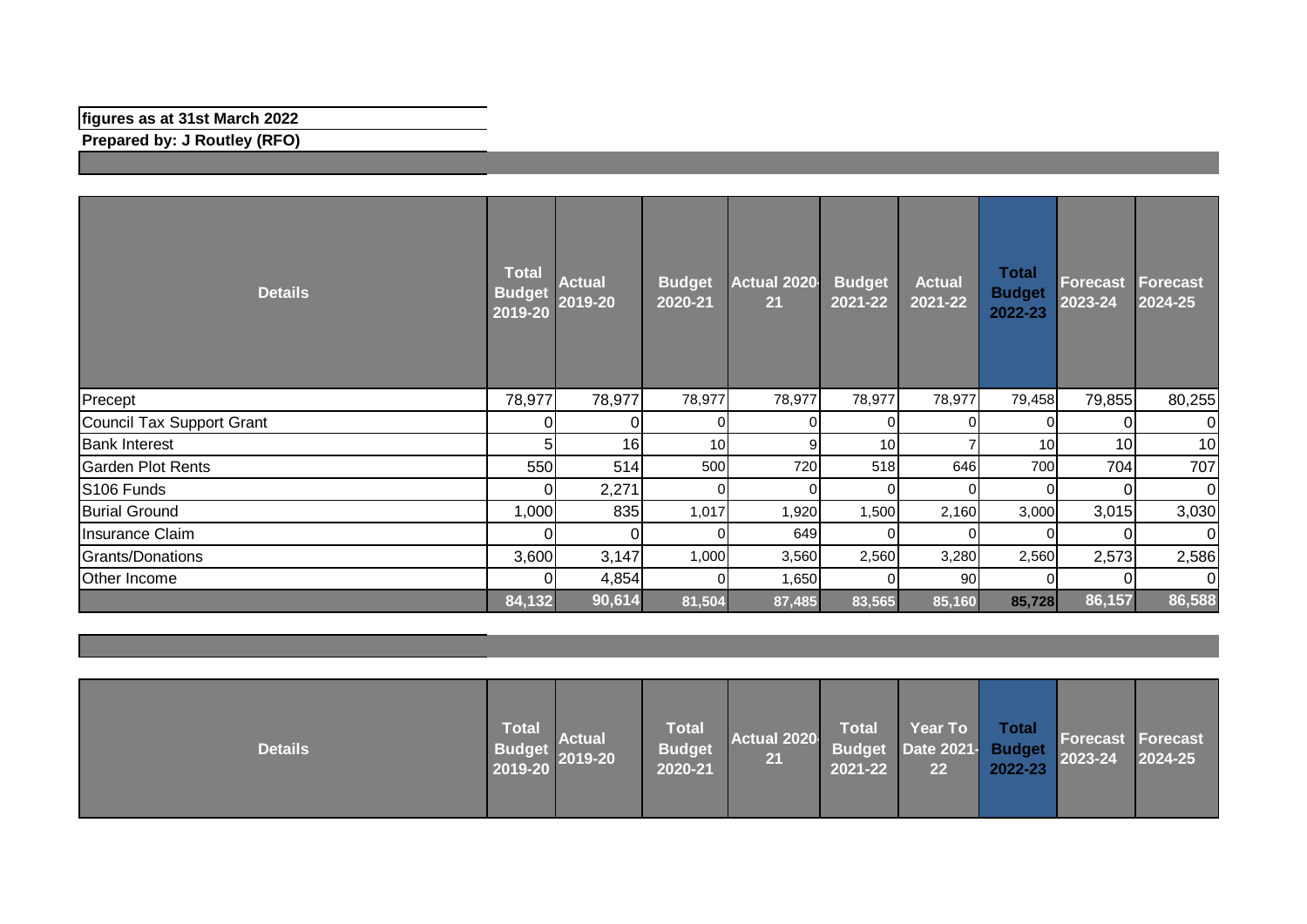| Staff Renumeration + pension + HMRC                                                                | 26,012   | 22,896   | 28,382   | 27,891   | 29,367   | 29,461         | 34,000   | 34,170   | 34,341         |
|----------------------------------------------------------------------------------------------------|----------|----------|----------|----------|----------|----------------|----------|----------|----------------|
| <b>Admin/Office Costs</b>                                                                          | 1,434    | 2,287    | 1,458    | 1,962    | 2,383    | 1,687          | 2,000    | 2,010    | 2,020          |
| <b>Hall Rental</b>                                                                                 | 541      | 581      | 550      | 65       | 550      | 495            | 650      | 653      | 657            |
| <b>Chair/Cllr Expenses</b>                                                                         | 1,200    | 35       | 350      |          | 500      | 113            | 500      | 503      | 505            |
| Subscriptions                                                                                      | 1,000    | 1,054    | 1,017    | 1,170    | 1,750    | 1,213          | 1,500    | 1,508    | 1,515          |
| Publications                                                                                       |          |          |          |          |          |                | 500      | 503      | 505            |
| <b>Insurance/Audit Fees</b>                                                                        | 2,200    | 2,026    | 2,237    | 2,130    | 2,500    | 2,148          | 2,500    | 2,513    | 2,525          |
| <b>Bank Fees</b>                                                                                   |          | 90       | 64       | 82       | 120      | 120            | 160      | 161      | 162            |
| Election costs (every 4 years, 2023 or if by-election<br>called costs will be taken from Reserves) | 2,000    | 60       | 0        |          | 0        | $\overline{0}$ | O        | 0        | $\overline{0}$ |
| <b>Grounds Maintenance</b>                                                                         | 15,920   | 12,306   | 11,690   | 11,795   | 13,120   | 11,887         | 13,527   | 13,594   | 13,825         |
| Repairs/Maintenance                                                                                | 11,264   | 2,693    | 11,455   | 4,754    | 6,000    | 3,349          | 4,087    | 4,107    | 4,177          |
| conservation volunteers                                                                            | 500      | 0        | 509      | $\Omega$ | 517      | $\mathbf 0$    | 500      | 503      | 511            |
| <b>Tackling flooding</b>                                                                           | 1,500    | $\Omega$ | 1,526    | $\Omega$ | 1,550    | $\Omega$       | 1,598    | 1,606    | 1,633          |
| <b>Tree work</b>                                                                                   | 3,000    | 1,245    | 3,051    | 2,850    | 3,400    | 1,115          | 3,000    | 3,015    | 3,066          |
| <b>Tree Survey</b>                                                                                 |          |          |          |          | 2,000    | $\mathbf 0$    | 1,000    | 1,005    | 1,022          |
| <b>Waste Management</b>                                                                            | 1,382    | 1,012    | 1,405    | 1,146    | 1,429    | 1,010          | 1,473    | 1,481    | 1,506          |
| <b>Annual Play Inspection</b>                                                                      | 300      | 260      | 350      | 270      | 360      | 270            | 371      | 373      | 379            |
| EPC projects + new equipment                                                                       | 11,776   | 3,003    | 11,976   | 3,563    | 8,000    | 23,661         | 18,000   | 3,015    | 3,066          |
| <b>Bus Shelters</b>                                                                                | 6,000    | 11,688   | $\Omega$ | $\Omega$ | $\Omega$ | $\overline{0}$ | 6,000    | 6,030    | 6,133          |
| Payback team                                                                                       | 2,089    | 805      | 2,125    | 90       | 2,161    | $\mathbf 0$    | 2,228    | 2,239    | 2,277          |
| <b>Clearing allotments</b>                                                                         | $\Omega$ | $\Omega$ | 500      | 250      | 450      | $\Omega$       | 464      | 466      | 474            |
| <b>Emergency Plan</b>                                                                              | $\Omega$ | 0        | 0        | 0        | $\Omega$ | $\Omega$       | $\Omega$ | $\Omega$ | $\overline{0}$ |
| Neighbourhood plan - consultation                                                                  |          |          |          |          | 5,000    | $\Omega$       | $\Omega$ | $\Omega$ | $\overline{0}$ |
| Website                                                                                            | 540      | 282      | 1,000    | 377      | 408      | 337            | 4,608    | 4,631    | 4,710          |
| Training                                                                                           | 500      | 170      | 509      | 255      | 500      | 45             | 516      | 518      | 527            |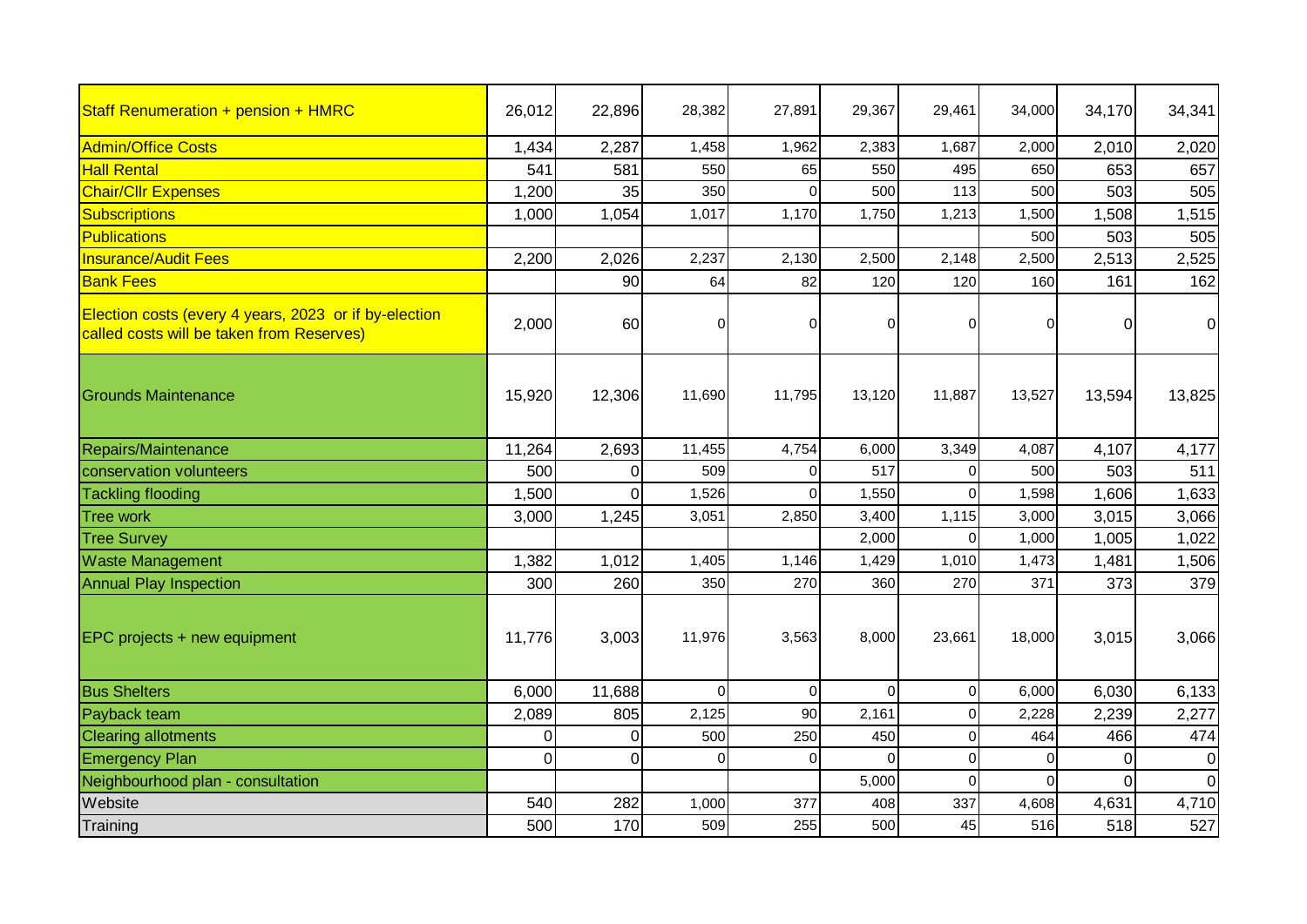| Grants                                       | ,000     | 650    | .000 <sub>1</sub> | ا000. ا | .500   | 100    | .547      | ,554   | 1,581  |
|----------------------------------------------|----------|--------|-------------------|---------|--------|--------|-----------|--------|--------|
| Section 137 Payments/now GPC and not a limit | ,000     |        | ΩI                | ΩI      |        |        |           |        |        |
| <b>Total Expenditure</b>                     | 91,158   | 63,143 | 81.155            | 59,650  | 83,565 | 77.013 | 100,728   | 86,157 | 87,117 |
|                                              |          |        |                   |         |        |        |           |        |        |
| Net Income/(loss)                            | $-7,026$ | 27,471 | 349               | 27,835  |        | 8,148  | $-15,000$ |        | $-529$ |

| <b>Total Reserves</b>                                   |         |  |  |  |  |
|---------------------------------------------------------|---------|--|--|--|--|
|                                                         |         |  |  |  |  |
| Brought forward as at 1st April 2022 in Current Account | 26,537  |  |  |  |  |
|                                                         |         |  |  |  |  |
| Brought forward as at 1st April 2022 in Reserve Account | 82,749  |  |  |  |  |
| <b>Total Reserves</b>                                   | 109,286 |  |  |  |  |

| <b>Earmarked Reserves</b>                   |        |  |  |
|---------------------------------------------|--------|--|--|
| 6 months running costs                      | 24,425 |  |  |
| Project: Village Signs                      | 12,000 |  |  |
| Project: New Play Area Cross Green          |        |  |  |
| <b>Total Earmarked Reserves</b>             | 36,425 |  |  |
| <b>Estimated General Reserves Remaining</b> |        |  |  |

 $\overline{D}$ 30,000 transferred from Reserves to EPC projects in 2021/22 and 15,000 left after 1st phase inv

*Note this budget is not including VAT paid or VAT reclaimed*

DECLARATIONS

This budget was considered and approved by the Council at their Full Council meeting on 10.5.2022

Chairman of Full Council: .\_\_\_\_\_\_\_\_\_\_\_\_\_\_\_\_\_\_\_\_\_\_\_\_\_\_\_\_\_\_\_\_\_\_\_\_\_\_ Date:\_\_\_\_\_\_\_\_\_\_\_\_\_\_

Responsible Financial Officer (EPC Clerk): \_\_\_\_\_\_\_\_\_\_\_\_\_\_\_\_\_\_\_\_\_\_\_\_\_\_\_\_\_\_\_\_\_\_Date: \_\_\_\_\_\_\_\_\_\_\_\_\_\_\_\_\_\_\_\_\_\_\_\_\_\_\_